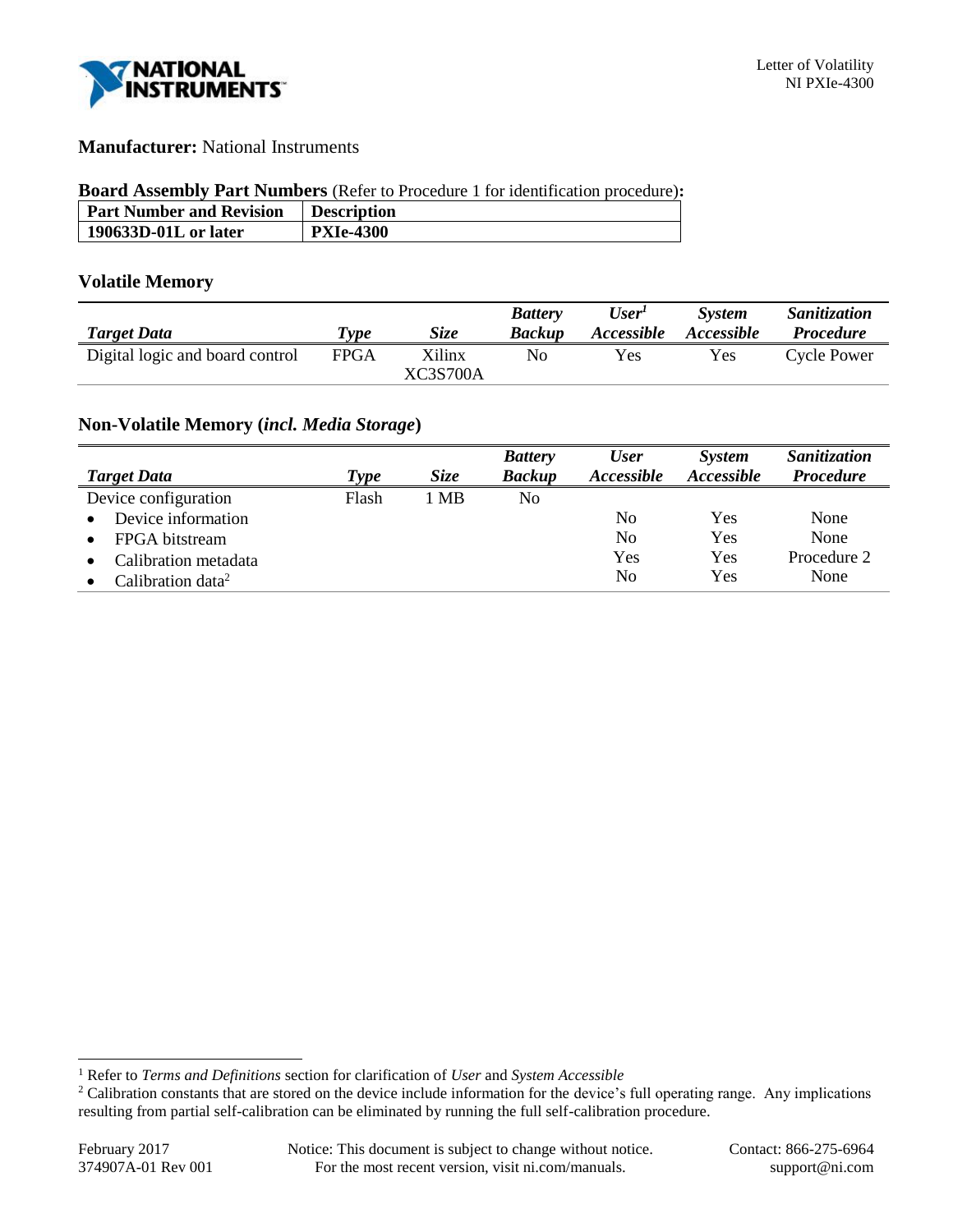

## **Procedures**

### **Procedure 1 – Board Assembly Part Number identification:**

To determine the Board Assembly Part Number and Revision, refer to the label applied to the surface of your product. The Assembly Part Number should be formatted as "P/N: #####a-##L.

#### **Procedure 2 - Device Configuration Flash (Calibration Metadata):**

The user-accessible areas of the Device Configuration Flash are exposed through a calibration Applications Programming Interface (API) in LabVIEW. To clear the calibration meta-data area, complete the following steps:

- 1. To clear the calibration password, overwrite the existing **Calibration Password** twice with nonsensitive password using the *DAQmx Change External Calibration Password* function in the NI-DAQmx Calibration API.
- 2. To clear the user-defined information, overwrite the existing **User-Defined Information** twice with non-sensitive information using the *User-Defined Information* property in the NI-DAQmx Calibration API